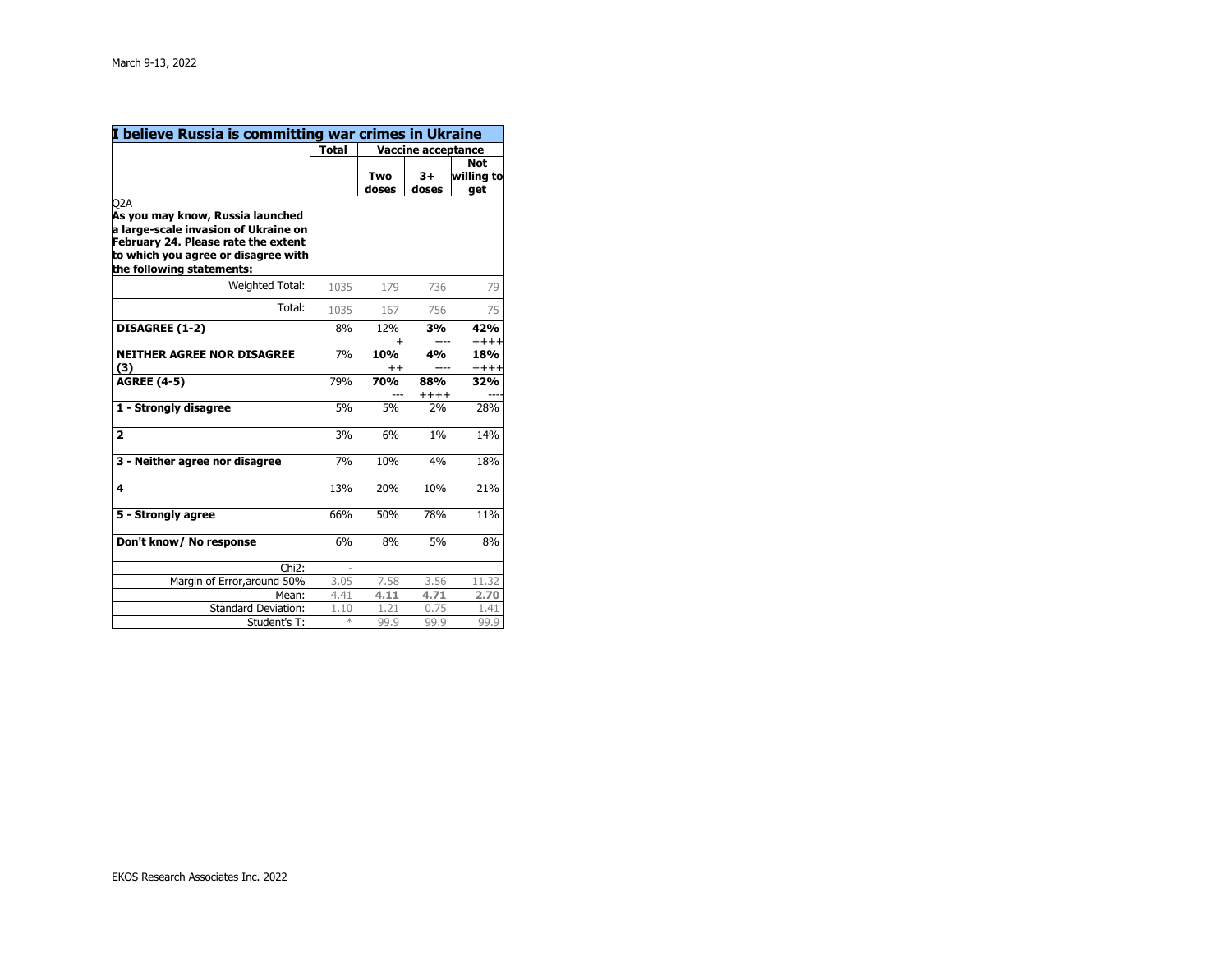| Canada should impose tougher sanctions on Russia,                                                                                                                                          |              |                           |                |               |
|--------------------------------------------------------------------------------------------------------------------------------------------------------------------------------------------|--------------|---------------------------|----------------|---------------|
| even if it means higher prices and slower economic                                                                                                                                         |              |                           |                |               |
| growth at home                                                                                                                                                                             | <b>Total</b> | <b>Vaccine acceptance</b> |                |               |
|                                                                                                                                                                                            |              |                           | <b>Not</b>     |               |
|                                                                                                                                                                                            |              | Two                       | 3+             | willing to    |
|                                                                                                                                                                                            |              | doses                     | doses          | qet           |
| Q2B<br>As you may know, Russia launched<br>a large-scale invasion of Ukraine on<br>February 24. Please rate the extent<br>to which you agree or disagree with<br>the following statements: |              |                           |                |               |
| Weighted Total:                                                                                                                                                                            | 1035         | 179                       | 736            | 79            |
| Total:                                                                                                                                                                                     | 1035         | 167                       | 756            | 75            |
| DISAGREE (1-2)                                                                                                                                                                             | 18%          | 33%<br>$+++++$            | 6%<br>----     | 75%<br>$++++$ |
| <b>NEITHER AGREE NOR DISAGREE</b><br>(3)                                                                                                                                                   | 10%          | 16%<br>$^{\mathrm{+++}}$  | 8%             | 6%            |
| <b>AGREE (4-5)</b>                                                                                                                                                                         | 69%          | 50%                       | 82%<br>$+++++$ | 18%           |
| 1 - Strongly disagree                                                                                                                                                                      | 10%          | 18%                       | 3%             | 51%           |
| $\overline{\mathbf{2}}$                                                                                                                                                                    | 8%           | 14%                       | 4%             | 24%           |
| 3 - Neither agree nor disagree                                                                                                                                                             | 10%          | 16%                       | 8%             | 6%            |
| 4                                                                                                                                                                                          | 24%          | 24%                       | 25%            | 16%           |
| 5 - Strongly agree                                                                                                                                                                         | 45%          | 26%                       | 57%            | 2%            |
| Don't know/ No response                                                                                                                                                                    | 3%           | 2%                        | 4%             | $1\%$         |
| Chi <sub>2</sub> :                                                                                                                                                                         |              |                           |                |               |
| Margin of Error, around 50%                                                                                                                                                                | 3.05         | 7.58                      | 3.56           | 11.32         |
| Mean:                                                                                                                                                                                      | 3.89         | 3.26                      | 4.34           | 1.91          |
| <b>Standard Deviation:</b>                                                                                                                                                                 | 1.35<br>$*$  | 1.46                      | 0.99           | 1.18          |
| Student's T:                                                                                                                                                                               |              | 99.9                      | 99.9           | 99.9          |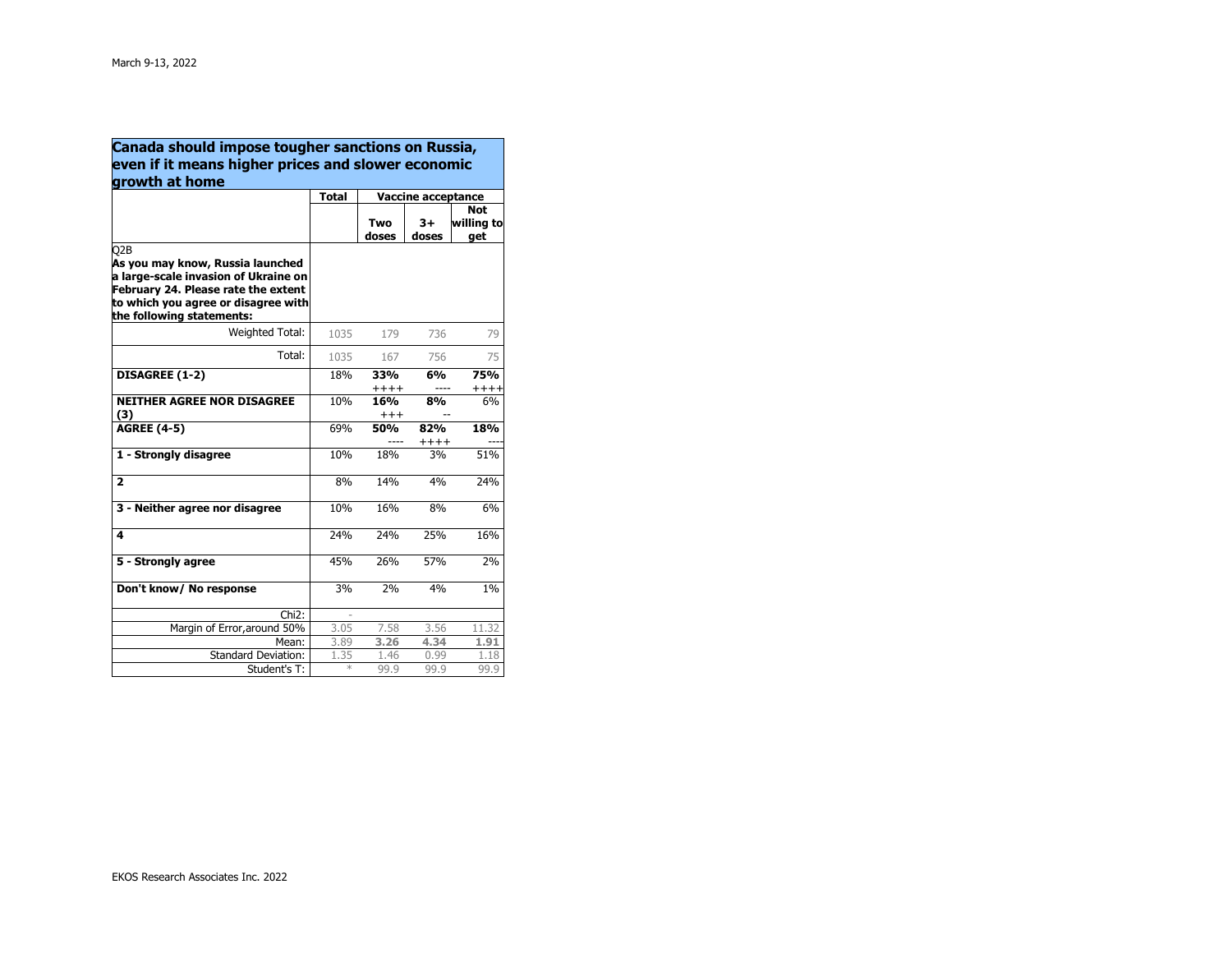| Given the repression of Russian speakers in the Donbas<br>region, Russia was justified in invading Ukraine                                                                                              |              |                           |                |            |
|---------------------------------------------------------------------------------------------------------------------------------------------------------------------------------------------------------|--------------|---------------------------|----------------|------------|
|                                                                                                                                                                                                         |              |                           |                |            |
|                                                                                                                                                                                                         | <b>Total</b> | <b>Vaccine acceptance</b> |                |            |
|                                                                                                                                                                                                         |              |                           |                | <b>Not</b> |
|                                                                                                                                                                                                         |              | Two                       | 3+             | willing to |
|                                                                                                                                                                                                         |              | doses                     | doses          | get        |
| Q <sub>2</sub> C<br>As you may know, Russia launched<br>a large-scale invasion of Ukraine on<br>February 24. Please rate the extent<br>to which you agree or disagree with<br>the following statements: |              |                           |                |            |
| Weighted Total:                                                                                                                                                                                         | 1035         | 179                       | 736            | 79         |
| Total:                                                                                                                                                                                                  | 1035         | 167                       | 756            | 75         |
| DISAGREE (1-2)                                                                                                                                                                                          | 77%          | 63%                       | 88%<br>$+++++$ | <b>27%</b> |
| <b>NEITHER AGREE NOR DISAGREE</b>                                                                                                                                                                       | 11%          | <b>23%</b>                | 4%             | 35%        |
| (3)                                                                                                                                                                                                     |              | $+++++$                   |                | $++++$     |
| <b>AGREE (4-5)</b>                                                                                                                                                                                      | 5%           | 8%                        | 2%             | 26%        |
|                                                                                                                                                                                                         |              | $^{\mathrm{+}}$           |                | $++++$     |
| 1 - Strongly disagree                                                                                                                                                                                   | 67%          | 51%                       | 79%            | 11%        |
| $\overline{2}$                                                                                                                                                                                          | 10%          | 13%                       | 9%             | 16%        |
| 3 - Neither agree nor disagree                                                                                                                                                                          | 11%          | 23%                       | 4%             | 35%        |
| 4                                                                                                                                                                                                       | 2%           | 5%                        | 1%             | 10%        |
| 5 - Strongly agree                                                                                                                                                                                      | 3%           | 4%                        | 1%             | 16%        |
| Don't know/ No response                                                                                                                                                                                 | 7%           | 6%                        | 6%             | 12%        |
| Chi <sub>2</sub> :                                                                                                                                                                                      |              |                           |                |            |
| Margin of Error, around 50%                                                                                                                                                                             | 3.05         | 7.58                      | 3.56           | 11.32      |
| Mean:                                                                                                                                                                                                   | 1.54         | 1.92                      | 1.26           | 3.05       |
| Standard Deviation:                                                                                                                                                                                     | 1.00         | 1.15                      | 0.71           | 1.24       |
| Student's T:                                                                                                                                                                                            | $*$          | 99.9                      | 99.9           | 99.9       |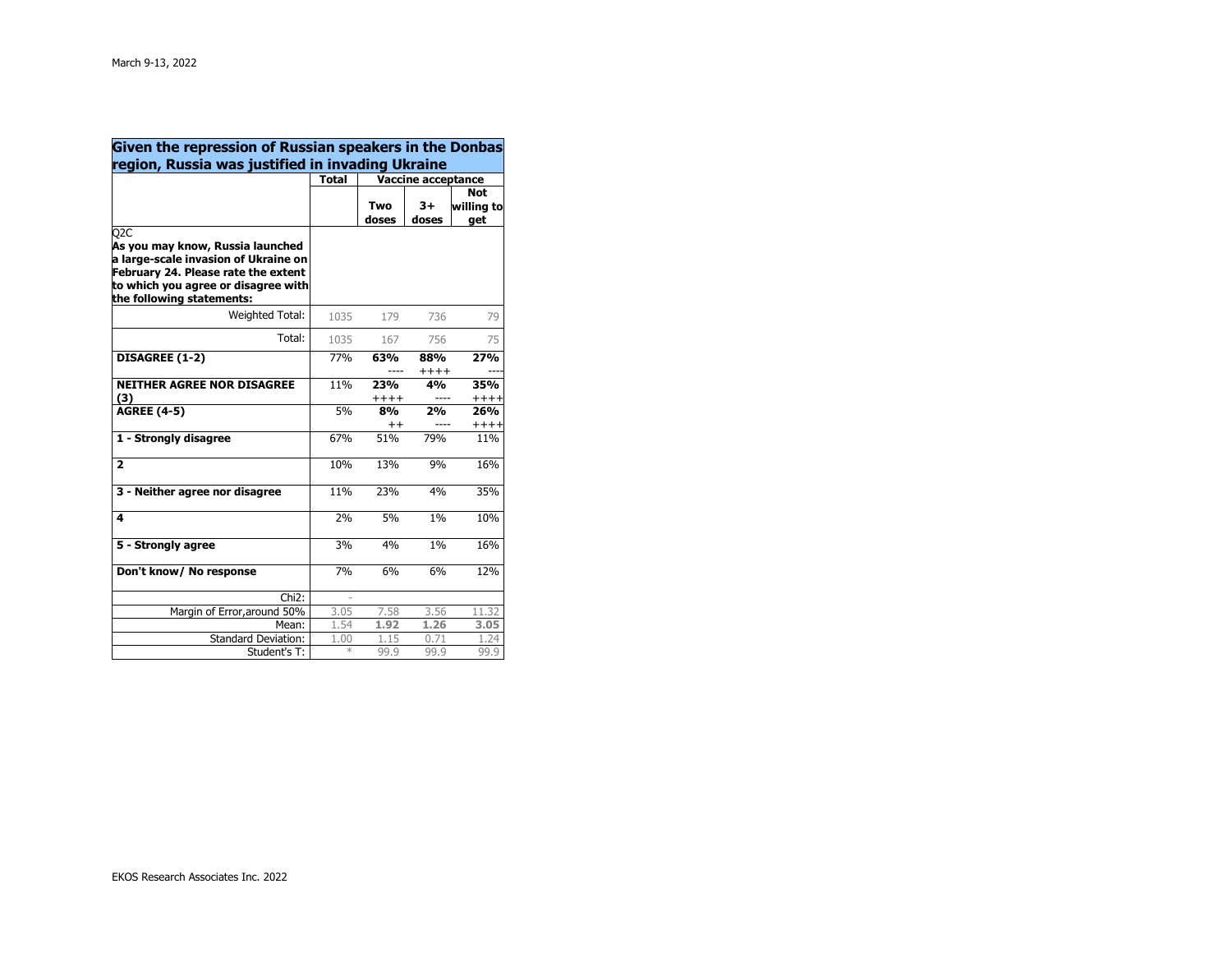**A no-fly zone is an area where aircraft are barred from flying. They are often used in war zones to stop an aggressor from using aircraft to attack or conduct surveillance. Any planes violating the no-fly zone could be forced to land, escorted away, or ultimately shot down. To what extent would you support or oppose establishing a NATO-enforced no-fly zone across Ukraine to counter the threat from Russian militaryaircraft?** 

|                                          | <b>Total</b>  | <b>Vaccine acceptance</b> |               |                                 |
|------------------------------------------|---------------|---------------------------|---------------|---------------------------------|
|                                          |               | Two<br>doses              | $3+$<br>doses | <b>Not</b><br>willing to<br>get |
| Q3                                       |               |                           |               |                                 |
| Weighted Total:                          | 1035          | 179                       | 736           | 79                              |
| Total:                                   | 1035          | 167                       | 756           | 75                              |
| <b>OPPOSE (1-2)</b>                      | 27%           | 34%<br>$^{++}$            | 21%           | 56%<br>$++++$                   |
| <b>NEITHER SUPPORT NOR OPPOSE</b><br>(3) | 13%           | 12%                       | 13%           | 19%                             |
| <b>SUPPORT (4-5)</b>                     | 53%           | 46%                       | 59%<br>$++++$ | 18%                             |
| 1 - Strongly oppose                      | 15%           | 26%                       | 8%            | 43%                             |
| $\overline{2}$                           | 12%           | 8%                        | 13%           | 13%                             |
| 3 - Neither support nor oppose           | 13%           | 12%                       | 13%           | 19%                             |
| 4                                        | 21%           | 16%                       | 24%           | 11%                             |
| 5 - Strongly support                     | 32%           | 30%                       | 36%           | 7%                              |
| Don't know/ No response                  | 7%            | 7%                        | 7%            | 7%                              |
| Chi <sub>2</sub> :                       |               |                           |               |                                 |
| Margin of Error, around 50%              | 3.05          | 7.58                      | 3.56          | 11.32                           |
| Mean:                                    | 3.45          | 3.18                      | 3.70          | 2.22                            |
| <b>Standard Deviation:</b>               | 1.47          | 1.64                      | 1.34          | 1.35                            |
| Student's T:                             | $\frac{1}{2}$ | 95                        | 99.9          | 99.9                            |